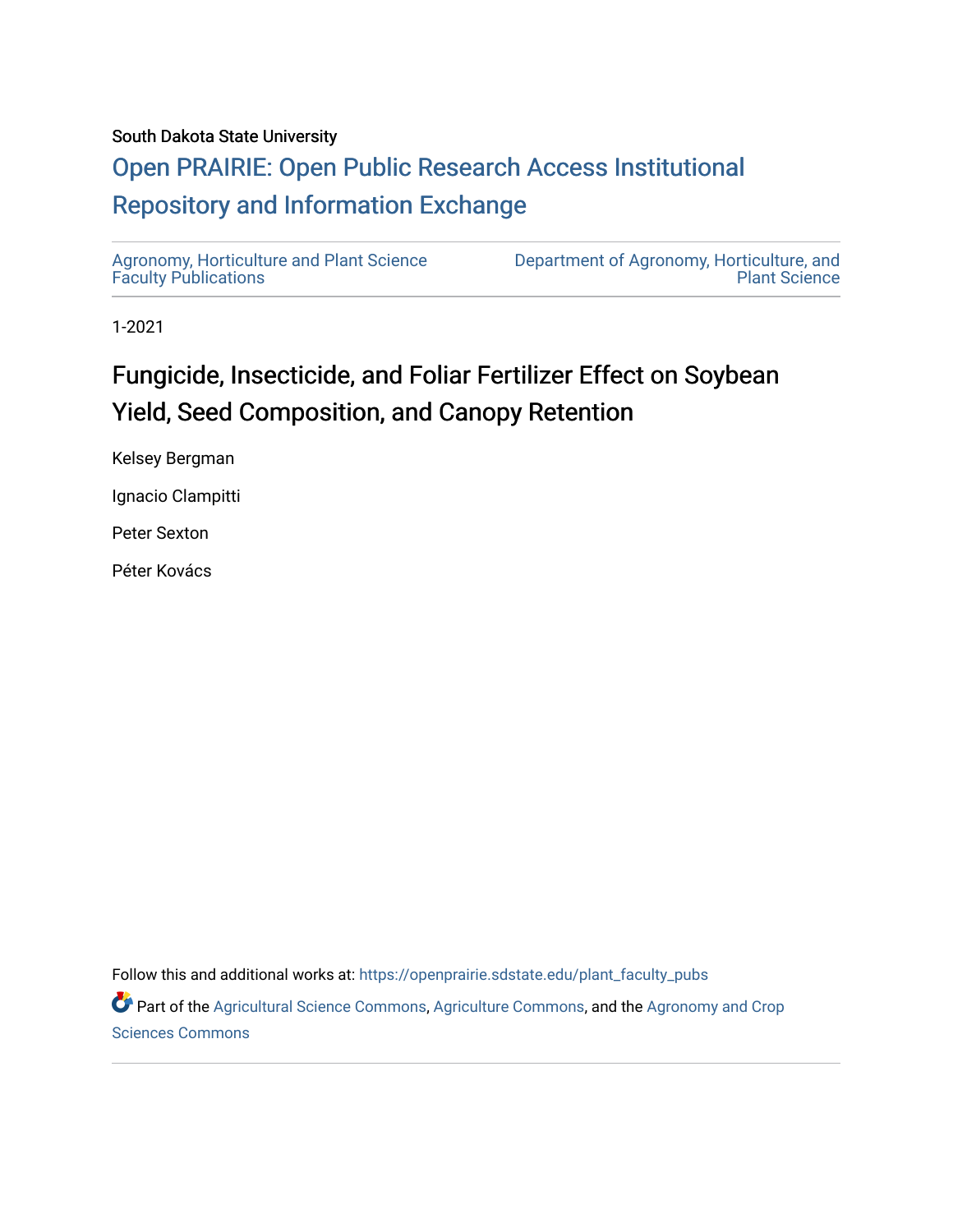DOI: 10.1002/agg2.20116

## **ORIGINAL RESEARCH ARTICLE**

**Agrosystems**

## **Fungicide, insecticide, and foliar fertilizer effect on soybean yield, seed composition, and canopy retention**

**Kelsey Bergman<sup>1</sup> | Ignacio Ciampitti<sup>2</sup> | Peter Sexton<sup>1</sup> | Péter Kovács<sup>1</sup> ©** 

<sup>1</sup> Dep. of Agronomy, Horticulture and Plant Sciences, South Dakota State Univ., Brookings, SD 57007, USA

<sup>2</sup> Dep. of Agronomy, Kansas State Univ., Manhattan, KS 66506, USA

#### **Correspondence**

Péter Kovács, Dep. of Agronomy, Horticulture and Plant Sciences, South Dakota State Univ., Brookings, SD 57007, USA. Email: [peter.kovacs@sdstate.edu](mailto:peter.kovacs@sdstate.edu)

Assigned to Associate Editor Joshua McGrath.

**Funding information** United Soybean Board, Grant/Award Number: 1820-152-0108

#### **Abstract**

Soybean [*Glycine max* (L.) Merr.] yield has increased over time through the introduction of new varieties and improved agronomic practices. However, seed protein concentration has decreased. We conducted field studies in 2018 and 2019 to investigate the effects of fungicide, insecticide, and foliar fertilizer application on grain yield and seed quality in two soybean maturity groups (MG). In-season treatments targeted nutrient availability and soybean canopy duration during the seed-filling period by fungicide, insecticide, or foliar fertilizer application at the onset of this period. Biomass samples were collected at R5, R6, and R7 and partitioned into plant parts. Year, location, and MG often influenced yield and seed composition, but foliar fungicide, insecticide, or fertilizer application had no impact on these parameters.

### **1 INTRODUCTION**

Soybean [*Glycine max* (L.) Merr.] was produced and harvested on nearly 36 million ha in 2018 in the United States (USDA-NASS, [2019\)](#page-12-0). Over the last century, soybean yields increased by 23.4 kg<sup>-1</sup> ha<sup>-1</sup> yr<sup>-1</sup> but also displayed a slow dilution of soybean seed protein concentration (Rowntree et al., [2013\)](#page-12-0). Current soybean grain pricing is based on yield and grain grading quality, which does not include seed oil or protein levels, or amino acid composition. Conversely, seed protein concentration is a factor for small grain prices, such as for wheat (*Triticum aestivum* L.; Kaur et al., [2017;](#page-12-0) Weidenbenner et al., [2014\)](#page-12-0). Many wheat producers receive grain price deductions if they do not meet protein requirements. Nonetheless, lower soybean protein concentrations often affect meal processors trying to meet quality standards, and also impact farmers who feed soybean meal to livestock. Factors that influence seed protein concentration are grouped into three main categories: genetics (G), environment (E), and management (M), or  $G \times E \times M$ . The  $G \times E \times M$  interaction determines final soybean yield and protein concentration.

Knowing which varieties are less susceptible to pathogens or certain pests at variety selection can help maintain foliar canopies through the growing season. The environment plays a key role in seed quality and development through weatherrelated events. High air temperatures and moderate to low amounts of rainfall during the seed-fill period and during reproductive growth generally result in higher protein concentration in soybean seeds (Rotundo & Westgate, [2009\)](#page-12-0). The magnitude of the increase in protein synthesis level depends on the timing and extent of the environmental stress. Seed mass can also be heavily influenced by environmental factors such as water availability and pest pressure. During seed fill these stresses will increase protein concentration (Naeve & Huerd, [2008\)](#page-12-0). This increase in protein could be due to decrease in seed size and could be why protein is not normally correlated with higher yield (Rotundo & Westgate, [2009\)](#page-12-0).

**Abbreviations:** MG, maturity group; R3, beginning pod; R5, beginning seed fill; R6, seed fill; R7, beginning maturity; SERF, South East Research Farm, Beresford, SD.

<sup>-----------------</sup>This is an open access article under the terms of the [Creative Commons Attribution](http://creativecommons.org/licenses/by/4.0/) License, which permits use, distribution and reproduction in any medium, provided the original work is properly cited.

<sup>©</sup> 2020 The Authors. *Agrosystems, Geosciences & Environment* published by Wiley Periodicals LLC on behalf of Crop Science Society of America and American Society of Agronomy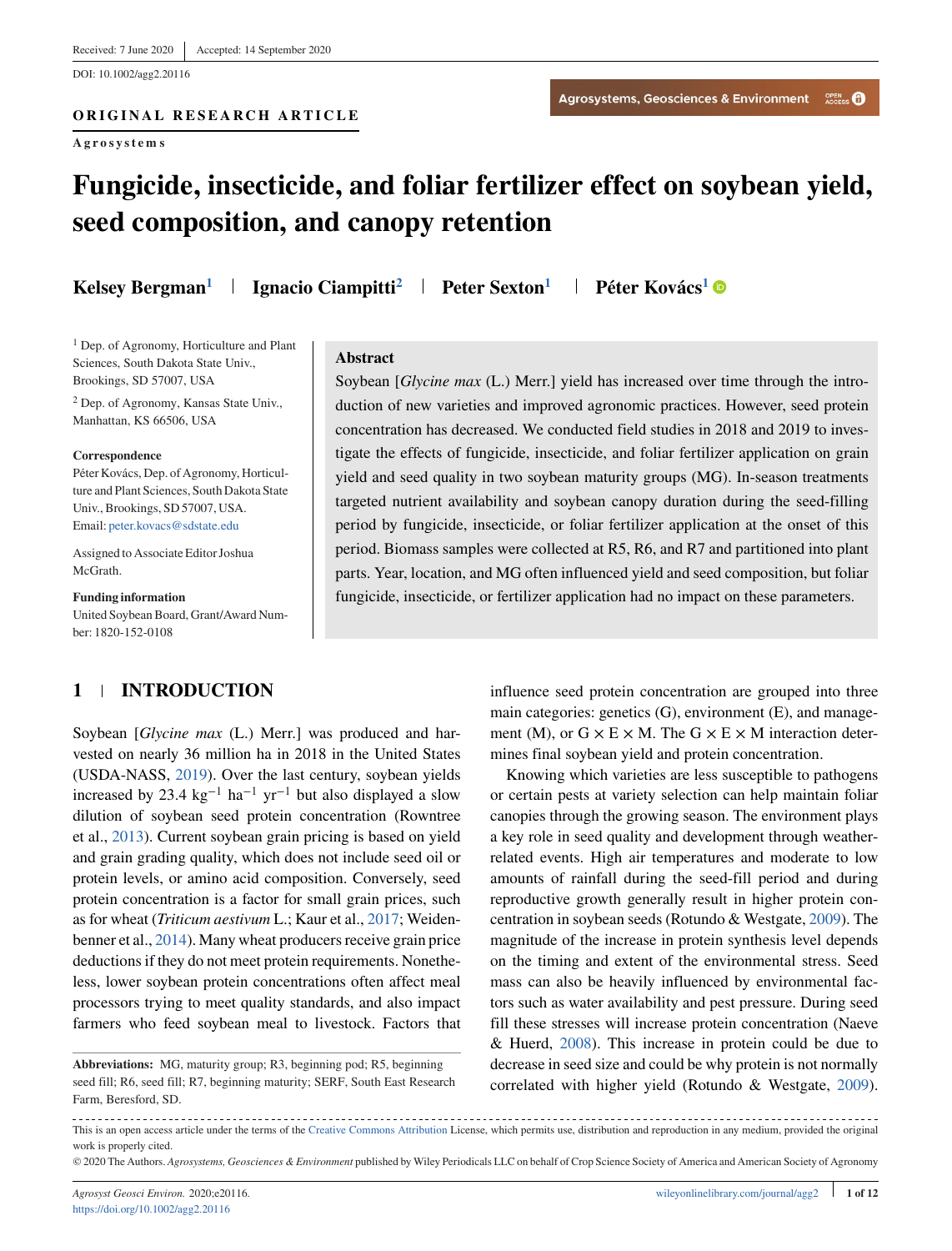Seeds at lower parts of the plant tend to have higher amounts of oil, whereas the upper parts of the plant have more protein because the accumulation of oil in seeds often starts earlier in seed development than protein (Huber et al., [2016;](#page-12-0) Saldivar, Wang, Chen, & Hou, [2011\)](#page-12-0). Along with temperature and water stress, other weather events (such as hail) can remove or damage leaves and thus have an impact on photosynthesis and protein synthesis. Hail damage can also lead to foliar disease development later in the growing season. Foliar diseases can reduce seed mass when not treated (Weidenbenner et al., [2014\)](#page-12-0). Disease management via fungicide applications can help reduce soybean pathogens during the season.

Though a producer has minimal control over the weather conditions during the seed-fill period, there is some ability to influence the timing and length of the seed-fill period through the choice of the maturity length of the variety planted. Finding the right maturity group (MG) for the area is key to reaching full yield potential and maintaining seed quality. In addition to variety selection, planting date can also slightly influence the seed-filling period.

Protecting the plant canopy through management practices (e.g., supplying nutrient, or protection against pests) can prolong the beginning of leaf senescence. By delaying leaf senescence and maintaining photosynthesis, soybean plants will have a longer time to produce carbohydrate and protein in the seeds (Garcia & Hanway, [1976\)](#page-12-0). Protein development starts later than oil synthesis and by extending time to physiological maturity will help increase protein concentrations in the seeds (Huber et al., [2016,](#page-12-0) Saldivar et al., [2011\)](#page-12-0). Management practices are potentially the easiest way to increase yield and maintain the percentage of protein in the seed.

Foliar applications applied in-season can help maintain canopies. Foliar diseases or insects can reduce leaf area, which will lower photosynthesis and reduce yield (Bassanezi, Amorim, Filho, Hau, & Berger, [2001\)](#page-12-0). Fungicide and insecticide applications can aid in maintaining healthy crop canopies during the seed-fill period, which relieves crop stress and extends photosynthetic production. Fungicides are often marketed as the "cure all" for soybean diseases but have been shown to mainly benefit fields that have a disease present (Jordan, [2010\)](#page-12-0). Wrather and Koenning [\(2006\)](#page-12-0) found that foliar diseases accounted for only about 7% of total yield reduction over the 3-yr period of their study. Other research has shown that fungicide applications are profitable even when disease problems are not present (Orlowski et al., [2016\)](#page-12-0). However, following the integrated pest management principles, fungicide application should only be used when there are known or anticipated disease problems.

Another way to help maintain healthy canopies is by preventing nutrient deficiencies. Foliar fertilizers sometimes contribute to observed yield differences (Jordan, [2010\)](#page-12-0). These nutrient deficiencies could be from lack of fertilization before planting, not supplying adequate amount of the nutrient that

#### **Core Ideas**

- ∙ Yield did not improve with use of crop protection in low pest pressure environments.
- ∙ Seed composition did not improve in low pest pressure conditions.
- ∙ Reproductive biomass partitioning did not change with foliar protection applications.
- ∙ Slight improvement in leaf retention was seen with R3 fungicide and insecticide applications.

the crop needs or plants not being able to acquire it from the soil. Garcia & Hanway [\(1976\)](#page-12-0) speculated that minimizing the nutrient depletion of soybean leaves caused by remobilization was the cause of yield increases from foliar fertilization. They hypothesized that this reduction in nutrient depletion delayed senescence of the soybean and extended the leaf photosynthetic activity and improved seed fill.

The objective of this research was to determine the effects of foliar insecticide, fungicide, and fertilizer applications at the beginning of seed filling on biomass accumulation and partitioning during the late seed-filling period, on grain yield and protein levels in soybean seeds in different MG varieties.

#### **2 MATERIALS AND METHODS**

#### **2.1 Site description and experimental design**

This study was conducted in the eastern part of South Dakota at two of the South Dakota State University Research Farms; near Brookings, SD (44.3114˚ N, 96.7984˚ W), and near Beresford, SD (SERF; 43.0805˚ N, 96.7737˚ W). The soil types were Divide (fine-loamy over sandy, mixed superactive, frigid Aeric Calciaquolls), and Egan–Wentworth complex (fine-silty, mixed superactive, mesic Udic Haplustolls) at Brookings, and Egan–Clarno–Tetonka complex (fine-loamy/fine-silty, mixed superactive, mesic Typic Haplustolls) and Egan–Clarno–Trent complex (fine-silty, mixed superactive, mesic Udic Haplustolls) at SERF in 2018 and 2019, respectively.

Two soybean varieties, GH1024X and GH2041X (MG 1.0 and 2.0, respectively, Golden Harvest Seed), were planted in this study to vary seed-filling timing and duration. Six different foliar application treatments were applied on each variety at R3 (beginning pod) growth stage: untreated control, fungicide only, insecticide only, foliar fertilizer only, fungicide plus insecticide, and a combination of fungicide,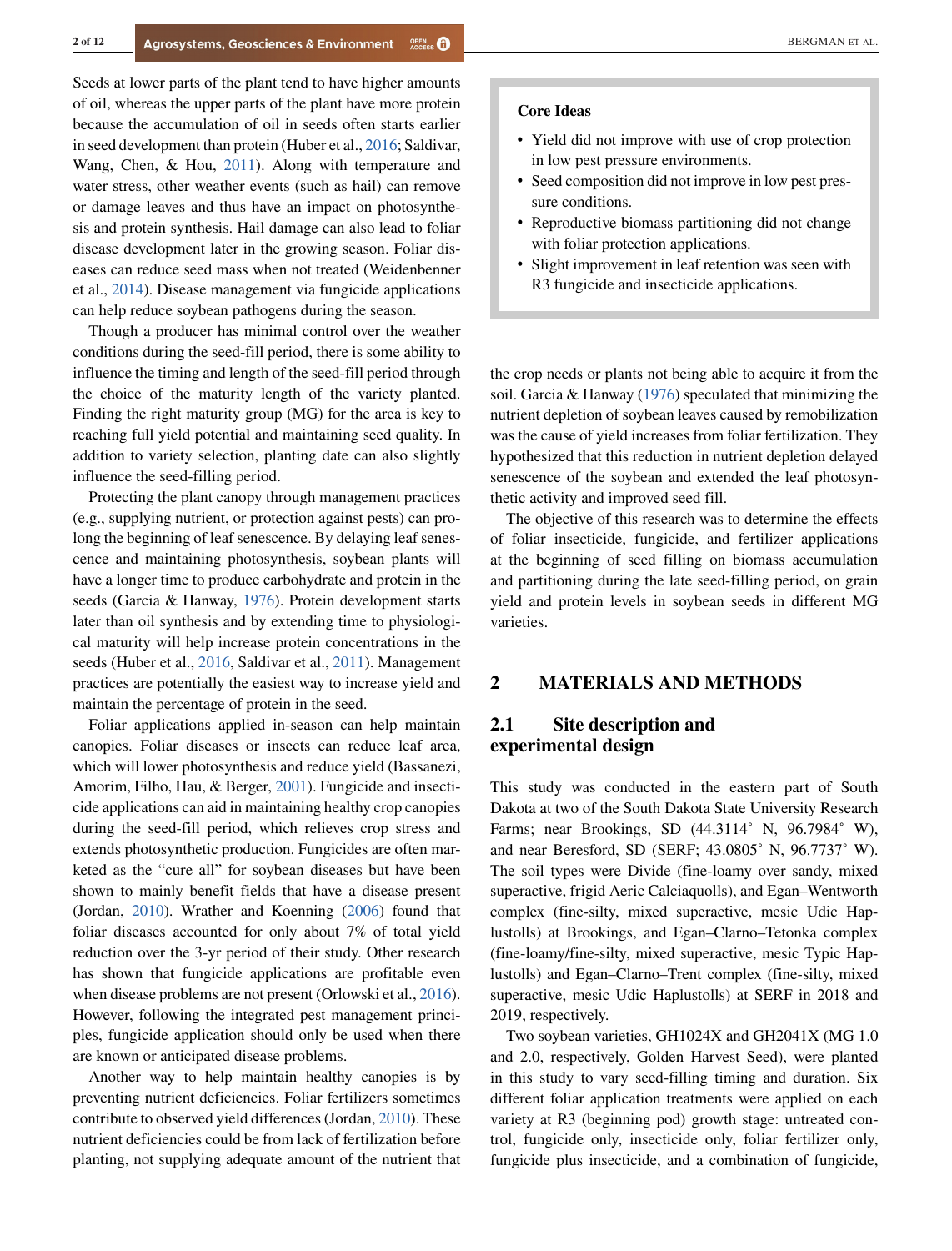<span id="page-3-0"></span>**TABLE 1** Experimental design, varieties used, and other crop production parameters, along with planting, treatment application, biomass, and machine harvest dates

|                            | 2018                  |                                | 2019             |             |
|----------------------------|-----------------------|--------------------------------|------------------|-------------|
| <b>Field activities</b>    | <b>Brookings</b>      | <b>SERF</b>                    | <b>Brookings</b> | <b>SERF</b> |
| Varieties                  |                       | GH1024X, GH2041X               |                  |             |
| Experimental design        |                       | <b>RCBD</b>                    |                  |             |
| Row spacing                |                       | $0.76$ m                       |                  |             |
| Replications               |                       | $\overline{4}$                 |                  |             |
| Seeding rate               |                       | 346,000 viable seeds $ha^{-1}$ |                  |             |
| Plot dimensions            | 3 by 18.3 m           | 4.5 by 13.7 m                  |                  |             |
| Tillage                    | Conventional          | No-till                        | Conventional     |             |
| Rotation                   | Corn-soybean          | Oat-soybean                    | Corn-soybean     |             |
| Planting date              | $15$ May <sup>a</sup> | 17 May                         | 2 June           | 8 June      |
| R <sub>3</sub> application | 21 July               | 20 July                        | 25 July          | 25 July     |
| R5 Biomass                 | 9 Aug.                | 6 Aug.                         | 13 Aug.          | 15 Aug.     |
|                            | 13 Aug.               |                                | 20 Aug.          | 19 Aug.     |
| R6 Biomass                 | 30 Aug.               | 20 Aug.                        | 4 Sept.          | 3 Sept.     |
|                            | 7 Sept.               | 23 Aug.                        | $10$ Sept.       | 5 Sept.     |
| R7 Biomass                 | 14 Sept.              | 5 Sept.                        | 23 Sept.         | 23 Sept.    |
|                            | 19 Sept.              | 12 Sept.                       | 4 Oct.           | 30 Sept.    |
| Machine harvest            | 19 Oct.               | 18 Oct.                        | 19-20 Oct.       | 18 Oct.     |

*Note*. R3, beginning pod; R5, beginning seed fill; R6, seed fill; R7, beginning maturity; RCBD, randomized complete block design; SERF, South East Research Farm. <sup>a</sup>Multiple dates for a field activity indicate that the MG1 and MG2 varieties have been sampled on separately on the days presented.

insecticide, and foliar fertilizer. The combination of variety and foliar product treatments were arranged in a randomized complete block design. This study only included the fungicide plus insecticide two-way interaction as these two types of chemicals are often applied together to protect soybean canopy from diseases and pests, and to manage the study size. Plots received the following products according to treatment assignment: Trivapro (*N*-[9-(dichloromethylene)-1,2,3,4 tetrahydro-1,4-methanonaphthalen-5-yl]-3-(difluoromethyl)- 1-methyl-1*H*-pyrazole-4-Carboxamide, Methyl (E)-2- {2-[6-(2-cyanophenoxy)pyrimidin-4-yloxy]phenyl}-3 methoxyacrylate, 1-[[2-(2,4-dichlorophenyl)-4-propyl-1,3-dioxolan-2-yl]methyl]-1*H*-1,2,4-triazole) fungicide at 0.172 L ha<sup>−</sup>1; and Miravis (1*H*-Pyrazole-4 carboxamide, 3-(difluoromethyl)-*N*-methoxy-1-methyl-*N*-[1-methyl-2-(2,4,6-trichlorophenyl)ethyl]) fungicide at 0.172 L ha<sup>-1</sup>; Endigo  $(1a(S^*), 3a(Z))$ -cyano $(3$ phenoxyphenyl)methyl-3-(2-chloro-3,3,3-trifluoro-1 propenyl)-2,2-dimethylcyclopropanecarboxylate, 3-(2 chloro-1,3-thiazol-5-ylmethyl)-5-methyl-1,3,5-oxadiazinan-4-ylidene(nitro)amine) insecticide at  $0.052$  L ha<sup>-1</sup>, and Generate (0–0–0–0.28Fe–0.11Mn–0.14Cu–0.11Zn–0.001Mo– 0.52Co–0.11Na) foliar fertilizer at 0.366 L ha−<sup>1</sup> rates when sprayed at  $140 \text{ L} \text{ ha}^{-1}$ .

Corn (*Zea mays* L.) was the preceding crop at both locations in 2019 and at the Brookings site in 2018. These sites utilized conventional tillage practices and fields were field cultivated a few days prior to planting, whereas at Beresford in 2018 soybean was planted in no-till ground following oat (*Avena sativa* L.). In 2019, soybean at the SERF site required replanting due to very poor plant stand caused by wet weather conditions during the planting and emergence window. Soybean varieties were planted at  $346,000$  seeds ha<sup>-1</sup> in 76-cm rows (Table 1). Plots were maintained weed free. Plots sizes were 3 by 18.3 m in Brookings in 2018 and 4.5 by 13.7 m at SERF in 2018 and at both locations in 2019.

Foliar treatments were applied at the R3 growth stage in end of July 2018 and 2019 (Table 1). At the SERF site in 2018, planting error resulted in the foliar fertilizer treatment and the combination of the foliar fertilizer, fungicide, and insecticide being applied to the same MG soybean (e.g., foliar fertilizer was only applied to MG1, whereas the combination of the chemicals was applied only to MG2). This error was noticed at the beginning of leaf senescence.

#### **2.2 Field data collection**

Before planting, soil samples were taken from each replication (15 cores with a 2-cm diameter soil probe) and separated to 0– 15 cm and 15–60 cm; soil samples were air-dried with forced air then ground to pass through a 2-mm sieve, and sent off to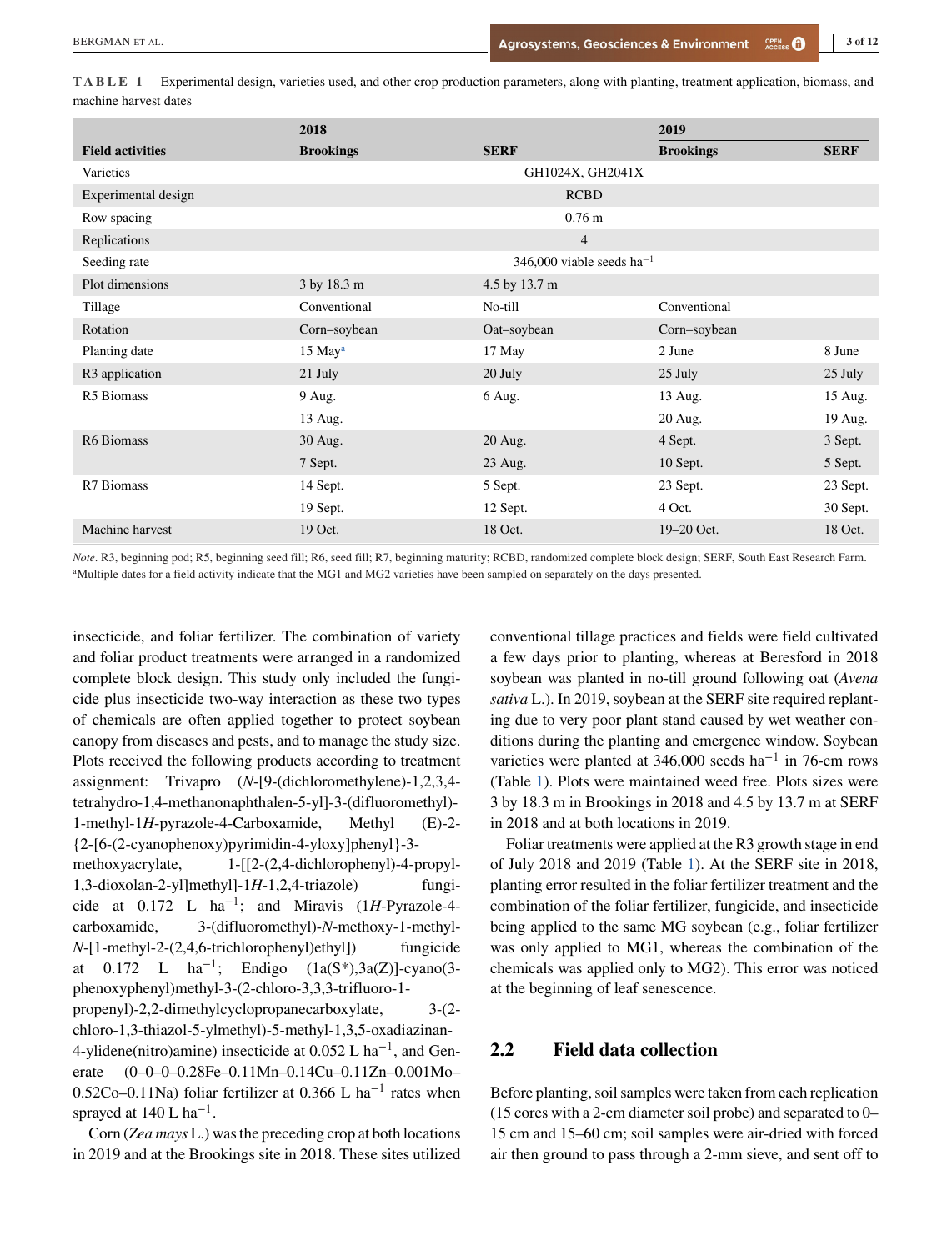a certified commercial laboratory (AgSource Laboratories) to determine soil nutrient concentrations, soil pH, and organic

matter (OM). The laboratory used the 1:1 soil/water slurry method for soil pH; the loss of ignition method for OM; the cadmium reduction method for  $NO_3$ <sup>-</sup>-N; the Bray-1 extraction method for P; the ammonium acetate extraction for K, Mg, and Ca; the monocalcium phosphate method for  $SO_4^2$ <sup>2-</sup> S concentration determination; the DTPA extraction method for Zn, Cu, Fe, and Mn; and the hot water extraction method for B (AgSource Laboratories, [2020\)](#page-12-0).

Visual plant damage ratings were taken before foliar treatment application, 14 and 28 d after application for extent of leaf damage and presence and extent of disease based on percentage of leaf damage and percentage of the plant they made up in all site-years.

At approximately the V3 growth stage and at physiological maturity we estimated the plant population by conducting stand counts on 1-m lengths in the center two rows of each plot. Four counts were completed in each plot. At R5 (beginning seed), R6 (full seed), and R7 (beginning maturity) growth stages biomass samples were taken from a 0.5 m section of a non-border row; the sampling dates are presented in Table [1.](#page-3-0) The R5 and R6 samples were partitioned into leaves, stems, branches (including petioles), pods, and fallen leaves. The R7 samples were partitioned into leaves, stems, branches (including petioles), pod shells, seeds, and fallen leaves. Fallen leaves were any leaves and petioles that fell in the area where biomass was collected (0.38 m from each side of the row). All samples were dried at  $60\degree C$  until constant weight and the dry biomass accumulation was calculated.

The middle two rows were harvested with a Massey Ferguson 8XP plot combine in late October (Table [1\)](#page-3-0). Seed weight and moisture readings were recorded. Plot lengths were measured to determine grain yield. Seed protein and oil concentrations were determined with InfraTec Nova instrument (FOSS Analytics) instrument. Seed mass (200-seed weight) was estimated by weighing grain samples collected from the harvested plots. Grain yield, seed protein and oil concentration, and the 200 seed weight data was adjusted to 130 g kg<sup>-1</sup> moisture content.

#### **2.3 Statistical analysis**

Results were analyzed in R Studio using analysis of variance (ANOVA) and Fishers' protected LSD at .05 significance level. The foliar application treatments, MG, year, and location were all considered fixed factors in the statistical model. The SERF site in 2018 was analyzed separately from the other three site-years due to the planting and foliar application error. The other three site-years were combined for statistical analysis.

#### **3 RESULTS AND DISCUSSION**

#### **3.1 Site characteristics**

Daily minimum and maximum temperatures, and precipitation in 2018 and 2019 for each site are shown in Supplemental Figure S1, and monthly mean, minimum, and maximum temperatures and monthly precipitation are presented in Supplemental Table S1. Air temperature followed closely, within  $\pm 1.5$  °C of the 30-yr normal on the monthly average in each site, whereas daily observations were within  $\pm 5^{\circ}$ C of the daily 30-yr normal values. In general, air temperatures were slightly warmer than the 30-yr normal. However, an above normal precipitation pattern occurred in both years, especially in the early part of the growing season.

Soil pH, OM, and nutrient levels were not limited compared with the *South Dakota Fertilizer Recommendations Guide* (South Dakota State University, [2019\)](#page-12-0) as shown in Table [2.](#page-5-0) There were no statistical differences in either early or lateseason plant stands between the foliar application treatments, but there were some seasonal (site-year) differences (Supplemental Table S2; Tables [3](#page-6-0) and [4\)](#page-7-0). However, these differences in plant stands were not considered to impact yields.

#### **3.2 Biomass accumulation and partitioning**

Weight of biomass partitions did not differ among treatments at any growth stage across the three site-years (Supplemental Table S3). Likewise, plant parts biomass accumulation did not differ statistically among the foliar application treatments at the R5 growth stage, but the year  $\times$ location interaction was statistically significant (Supplemental Table S3). Biomass accumulation in 2019 was lower than in 2018 by  $\sim$ 1,000 kg ha<sup>-1</sup> at both locations at all three growth stages (Figure [1\)](#page-8-0). Foliar application treatments did not influence the amount of biomass that the plant maintained through the late reproductive (R5–R7) stages except for the leaf biomass at the R6 growth stage, and the leaves and pods biomass weight differed at the R7 growth stage (Supplemental Table S3 and Table [5\)](#page-9-0). Foliar fertilizer treatment alone resulted about 250 kg ha−<sup>1</sup> lower leaf biomass production compared with the combination of fungicide, insecticide, and foliar fertilizer application at the R6 growth stage whereas the other foliar application treatments did not differ (Table [5\)](#page-9-0). The fungicide only or treatment combinations containing fungicide produced the three largest leaf biomass at the R7 growth stage averaged across MGs and site-years (Table [5\)](#page-9-0). Only the fungicide and insecticide treatment did not differ from the other three non-fungicide containing treatments. This observation agrees with Parker and Boswell [\(1980\)](#page-12-0) findings where they noticed delayed senescence after fungicide applications.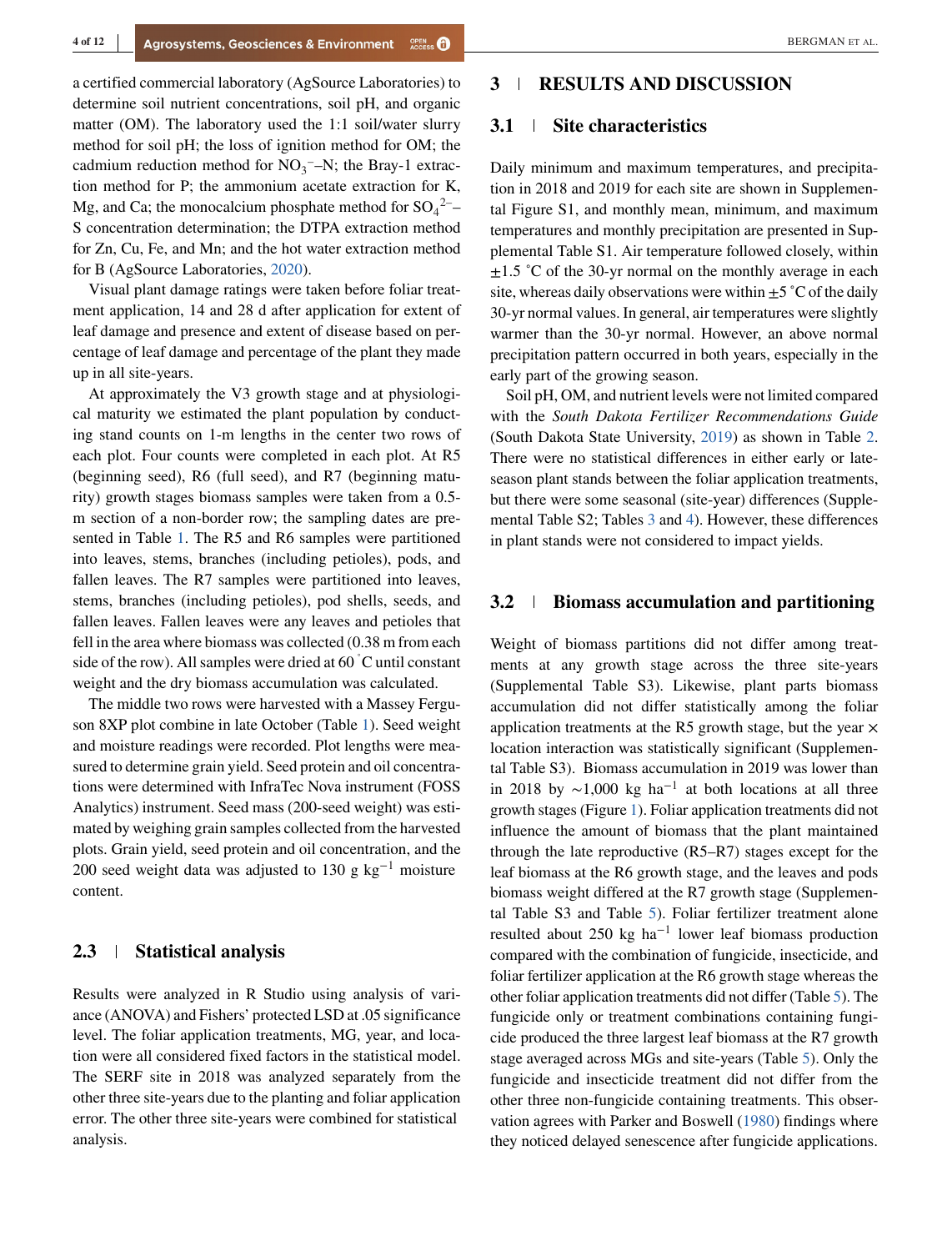<span id="page-5-0"></span>

|                                                                                                                                                                                                                                                                                                                                                                                                                                                                                    | 2018             |                    |                 |                 | 2019            |                 |                 |                |
|------------------------------------------------------------------------------------------------------------------------------------------------------------------------------------------------------------------------------------------------------------------------------------------------------------------------------------------------------------------------------------------------------------------------------------------------------------------------------------|------------------|--------------------|-----------------|-----------------|-----------------|-----------------|-----------------|----------------|
|                                                                                                                                                                                                                                                                                                                                                                                                                                                                                    | <b>Brookings</b> |                    | SERF            |                 | Brookings       |                 | <b>SERF</b>     |                |
| Soil parameter <sup>a</sup>                                                                                                                                                                                                                                                                                                                                                                                                                                                        | $0-15$ cm        | $15-60$ cm         | $0-15$ cm       | $15-60$ cm      | $0-15$ cm       | $15-60$ cm      | $0-15$ cm       | $15-60$ cm     |
| 핌                                                                                                                                                                                                                                                                                                                                                                                                                                                                                  | $6.6 \pm 0.4$    | $7.6 \pm 0.4$      | $6.3 \pm 0.9$   | $6.9 \pm 0.7$   | $5.7 \pm 0.2$   | $6.5 \pm 0.1$   | $6.2 \pm 0.2$   | $7.6 \pm 0.5$  |
| OM, %                                                                                                                                                                                                                                                                                                                                                                                                                                                                              | $4.5 \pm 0.4$    | $2.7 \pm 0.1$      | $3.4 \pm 0.5$   | $3.0 \pm 0.5$   | $3.3 \pm 0.3$   | $2.8 \pm 0.2$   | $3.2 \pm 0$     | $2.6 \pm 0.2$  |
| Nitrate-N, mg kg <sup>-1</sup>                                                                                                                                                                                                                                                                                                                                                                                                                                                     | $22.5 \pm 7.5$   | $8.0 \pm 3.2$      | $4.0 \pm 2.6$   | $5.3 \pm 1.3$   | $2.5 \pm 0.6$   | $2.7 \pm 0.5$   | $2.6 \pm 0.2$   | $1.0 \pm 0.5$  |
| P, mg $kg^{-1}$                                                                                                                                                                                                                                                                                                                                                                                                                                                                    | $40.3 \pm 8.5$   | $5.5 \pm 2.5$      | $19.8 \pm 12.5$ | $8.8 \pm 8.5$   | $19.5 \pm 21.9$ | $18.8 \pm 11.1$ | $25.2 \pm 1.8$  | $7.1 \pm 1.0$  |
| K, mg $kg^{-1}$                                                                                                                                                                                                                                                                                                                                                                                                                                                                    | $272 \pm 62$     | $119 \pm 25$       | $231 \pm 66$    | $186 \pm 82$    | $369 \pm 171$   | $210 \pm 84$    | $304 \pm 24$    | $117 \pm 4$    |
| Sulfate-S, $mg\,kg^{-1}$                                                                                                                                                                                                                                                                                                                                                                                                                                                           | $11.3 \pm 1.0$   | $8.8 \pm 0.5$      | $7.0 \pm 4.0$   | $7.5 \pm 2.5$   | $3.0 \pm 0$     | $2.0 \pm 0.$    | $5.0 \pm 1.4$   | $5.3 \pm 1.5$  |
| $Ca$ , mg $kg^{-1}$                                                                                                                                                                                                                                                                                                                                                                                                                                                                | $3238 \pm 360$ . | ە<br>$4361 \pm 21$ | $3036 \pm 1686$ | $2878 \pm 88$   | $2670 \pm 957$  | $2970 \pm 512$  | $2230 \pm 208$  | $2747 \pm 592$ |
| $Mg$ , mg $kg^{-1}$                                                                                                                                                                                                                                                                                                                                                                                                                                                                | $739 \pm 147$    | $767 + 32$         | $718 + 267$     | $899 \pm 255$   | $594 \pm 124$   | $844 \pm 276$   | $571 \pm 42$    | $703 \pm 84$   |
| $Zn$ , mg $kg^{-1}$                                                                                                                                                                                                                                                                                                                                                                                                                                                                | $2 \pm 0.4$      | $0.3 \pm 0.2$      | $0.8 \pm 0.6$   | $0.5 \pm 0.3$   | $1.3 \pm 0.5$   | $1.0\pm0.5$     | $1.3 \pm 0.1$   | $0.8 \pm 0.6$  |
| $Mn$ , mg $kg^{-1}$                                                                                                                                                                                                                                                                                                                                                                                                                                                                | $29 \pm 11.4$    | $6 \pm 0.6$        | $47 \pm 21.6$   | $31.0 \pm 29.4$ | $25.5 \pm 16.0$ | $14.56 \pm 5.3$ | $62.2 \pm 13.4$ | $16.2 \pm 8.6$ |
| Cu, mg $kg^{-1}$                                                                                                                                                                                                                                                                                                                                                                                                                                                                   | $16 \pm 0.2$     | $1.1 \pm 0.4$      | $1.5 \pm 0.3$   | $1.5 \pm 0.1$   | $1.4 \pm 0.1$   | $1.4 \pm 0.1$   | $1.6 \pm 0.1$   | $1.5 \pm 0.4$  |
| Fe, mg $kg^{-1}$                                                                                                                                                                                                                                                                                                                                                                                                                                                                   | $33 \pm 10.4$    | $15 \pm 2.2$       | $68 \pm 32.5$   | $38.2 \pm 30.4$ | $50.8 \pm 27.7$ | $26.9 \pm 15.5$ | $71.8 \pm 3.3$  | $18.7 \pm 3.0$ |
| B, mg $kg^{-1}$                                                                                                                                                                                                                                                                                                                                                                                                                                                                    | $0.5 \pm 0.1$    | $0.6 \pm 0.1$      | $0.4 \pm 0.1$   | $0.5 \pm 0.2$   | $0.5 \pm 0.1$   | $0.7 \pm 0.3$   | $0.4 \pm 0.1$   | $0.7 \pm 0.2$  |
| Soil parameter values were determined by the following analytical methods: pH, 1:1 soil/water slurry method; OM, loss of ignition method; NO <sub>3</sub> -N, cadmium reduction method; P, Bray-1 extraction method; K, Ca, Mg, ammonium<br>acetate extraction; $SO_4^2- S$ , monocalcium phosphate method; Zn, Cu, Fe, and Mn, DTPA extraction method; B, hot water extraction method (AgSource Laboratories, 2020).<br>Note. OM, organic matter; SERF, South East Research Farm. |                  |                    |                 |                 |                 |                 |                 |                |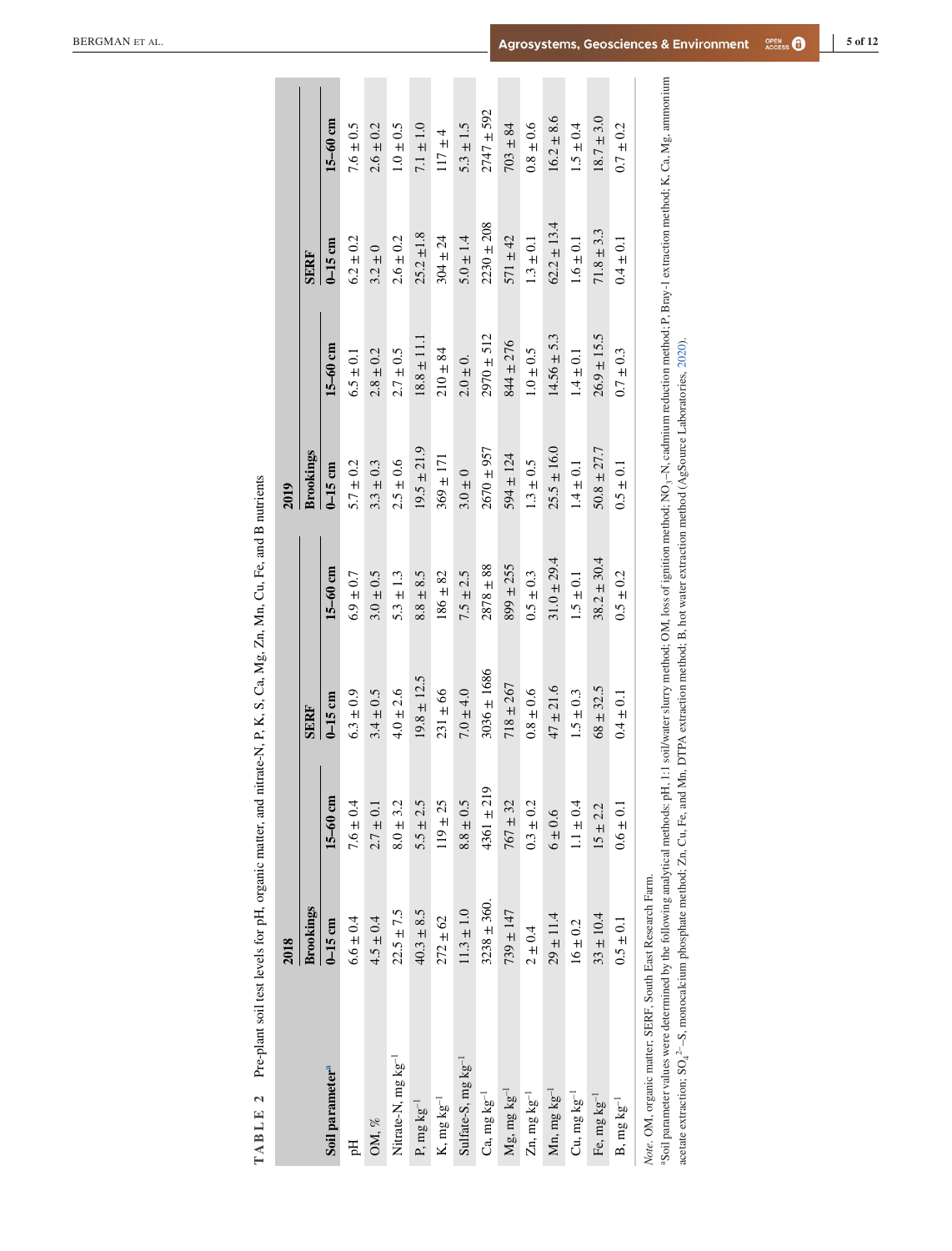<span id="page-6-0"></span>

| Treatment (combinations)     | Early season                  | Final stand | Grain yield           | Seed protein conc. | Seed oil conc. |
|------------------------------|-------------------------------|-------------|-----------------------|--------------------|----------------|
|                              | $-p$ lants ha <sup>-1</sup> - |             | $Mg$ ha <sup>-1</sup> | s.<br>S            |                |
| Foliar application treatment |                               |             |                       |                    |                |
| Control                      | 270,600                       | 245,900     | 3.95                  | 35.2               | 17.9           |
| Fungicide                    | 266,400                       | 240,900     | 4.07                  | 35.2               | 17.9           |
| Insecticide                  | 268,100                       | 243,100     | 4.04                  | 35.0               | 18.0           |
| Fungicide and insecticide    | 266,600                       | 240,700     | 4.02                  | 35.0               | 18.1           |
| Foliar fertilizer            | 266,900                       | 251,100     | 4.02                  | 35.1               | 18.0           |
| FFI                          | 278,700                       | 242,700     | 4.03                  | 35.1               | 18.0           |
| Maturity group               |                               |             |                       |                    |                |
| MG1                          | 273,800aa                     | 250,100a    | 3.80b                 | 35.3               | 17.8b          |
| MG <sub>2</sub>              | 265,100b                      | 237,700b    | 4.24a                 | 35.2               | 18.1a          |
| Year x location              |                               |             |                       |                    |                |
| 2018 Brookings               | 275,300a                      | 196, 207c   | 4.51a                 | 36.5a              | 17.9b          |
| 2019 Brookings               | 274,200a                      | 272,500a    | 3.59b                 | 34.6b              | 17.8b          |
| 2019 SERF                    | 253,300b                      | 254,500b    | 3.94ab                | 34.7b              | 18.1a          |

Main treatment effect on early season and final plant stands, grain yield, and seed protein and oil concentrations in 2018 and 2019 near Brookings and Beresford, SD **TABLE 3** Main treatment effect on early season and final plant stands, grain yield, and seed protein and oil concentrations in 2018 and 2019 near Brookings and Beresford, SD TABLE 3

Note. FFI, combination of foliar fertilizer, fungicides, and insecticide application; MG, maturity group; ; SERF, South East Research Farm.<br><sup>a</sup>Different lower-case letters indicate statistically different results within a *Note*. FFI, combination of foliar fertilizer, fungicides, and insecticide application; MG, maturity group; ; SERF, South East Research Farm. aDifferent lower-case letters indicate statistically different results within a column at *p* = .05 confidence level.

 $\begin{array}{c} \hline \end{array}$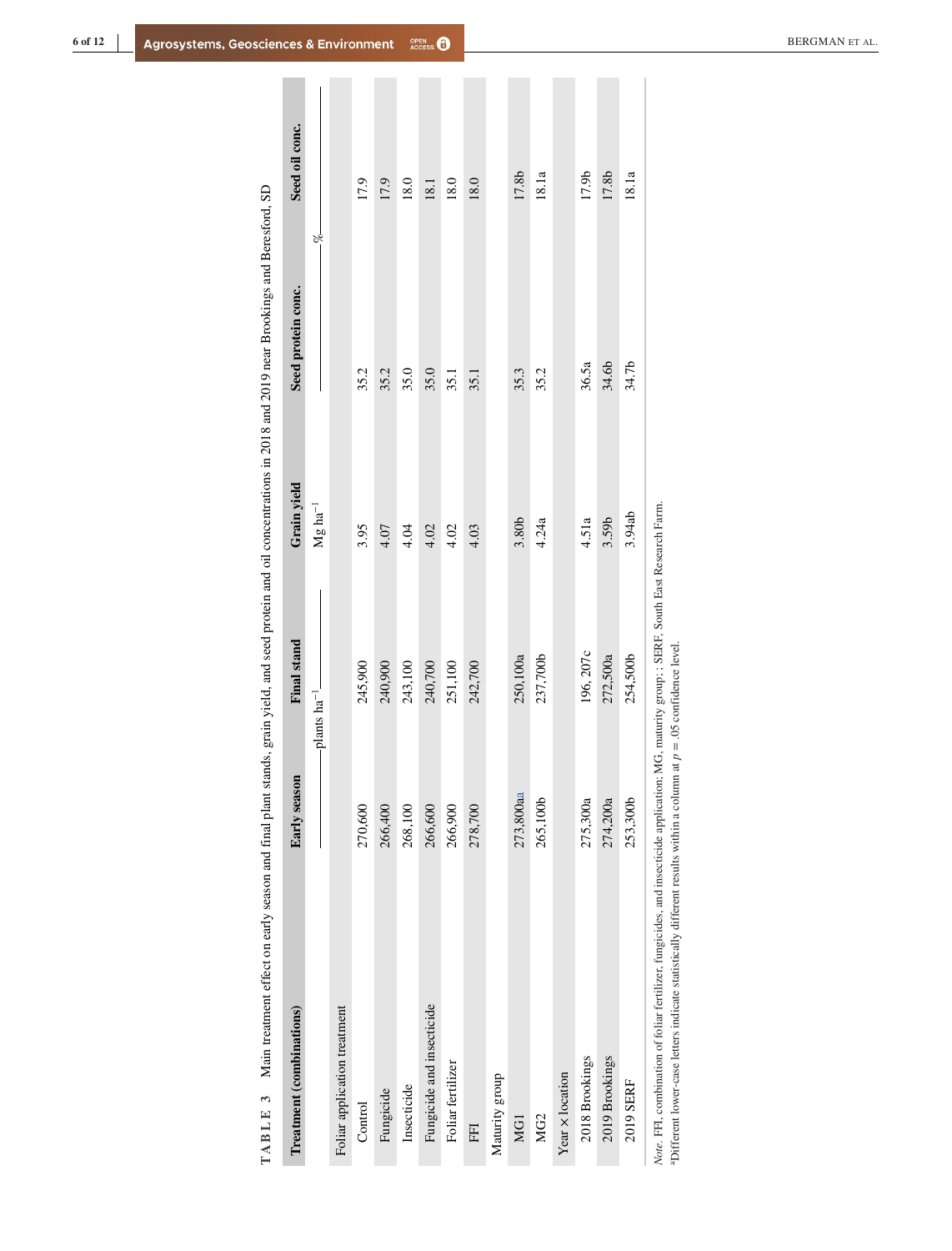<span id="page-7-0"></span>

| Maturity group  | Foliar application treatment | Early stand | <b>Final stand</b>          | Grain yield      | Seed protein           | Seed oil       |
|-----------------|------------------------------|-------------|-----------------------------|------------------|------------------------|----------------|
|                 |                              |             | $-p$ lants ha <sup>-1</sup> | $\rm Mg~ha^{-1}$ |                        | ے<br>ا         |
| MG1             | Control                      | 247,200     | 220,200                     | 5.53             | $35.1$ bc <sup>a</sup> | 18.5           |
|                 | Fungicide                    | 252,600     | 231,800                     | 5.62             | 34.7 c                 | 18.7           |
|                 | Insecticide                  | 260,000     | 241,700                     | 5.51             | 34.9 c                 | 18.4           |
|                 | Fungicide and insecticide    | 251,000     | 238,400                     | 5.64             | 34.9 c                 | 18.5           |
| MG <sub>2</sub> | Control                      | 244,400     | 233,800                     | 5.52             | 35.0 bc                | 18.7           |
|                 | Fungicide                    | 236,200     | 241,700                     | 5.91             | 35.2ab                 | 18.9           |
|                 | Insecticide                  | 251,800     | 246,100                     | 5.71             | $35.0$ bc              | 18.8           |
|                 | Fungicide and insecticide    | 254,300     | 235,100                     | 5.93             | 35.5 a                 | 18.7           |
|                 |                              | p < F       |                             |                  |                        |                |
|                 | <b>S</b>                     | 98          | ຣຸ                          | SO.              | 0001                   | 0001           |
|                 | Treatment                    | 92          | 33.                         | .003             | $\Xi$                  | $\overline{c}$ |
|                 | MG x treatment               | 85          | 88.                         | 55.              | S.                     | $\ddot{1}$     |

Samples at the R5 growth stage were collected on the same day across MG (Table [1\)](#page-3-0), which also contributed to the differences between the varieties. However, at later growth stages sample collection was targeting the time when MGs reached the target growth stage. Due to the large number of plots to sample during the grain-filling period the sample collection still occurred at slightly different sub-developmental stages across MGs (e.g., MG1 samples were collected at R5.3 and MG2 samples were collected at R5.1), which might account for some differences seen between MGs (Table [6\)](#page-10-0) and consequently contributed to the nonsignificant statistical differences among the foliar application treatments. The growing season (site-years) also influenced the biomass accumulation in the individual plant parts as shown in Table [6.](#page-10-0) However, the relative plant partitions (e.g., percentage of the total biomass accumulation for a plant partition) did not differ among treatments (data not shown).

Both growing seasons were wetter than the 30-yr average, which influenced the emergence and stand uniformity, even though the average plant population did not differ substantially among the foliar application treatments (Tables [3](#page-6-0) and 4). However, plant stand heterogeneity may vary the number of plants collected in a sample (plants were cut from a 0.5-m section of the row) and potentially impact total biomass accumulation and more likely the partitioning of the biomass. Overall, the foliar fungicide application produced only a minimal effect, influencing the biomass partitioning (Table [5\)](#page-9-0).

#### **3.3 Disease and pest damage assessment**

There were seasonal differences in pest damage ratings prior to the foliar application when comparing 2018 and 2019 (Supplemental Table S4). In 2018, initial insect damage ratings indicated increased leaf damage prior to the R3 foliar application than was observed in 2019. The disease pressure prior to the foliar protection application were similar between the 2 yr (Supplemental Table S4). Following foliar insecticide, fungicide, or foliar fertilizer application, higher insect damage was observed in the untreated control and the foliar fertilizer only treatments in the pest damage assessment timing and foliar application treatment interactions (Supplemental Table S5). However, no noticeable disease pressure differences were observed 14 and 28 d after application (Supplemental Table S4 and Supplemental Table S5).

### **3.4 Grain yield, seed protein, and oil concentrations**

The growing season  $\times$  location interaction influenced both grain yield, seed protein, and oil concentrations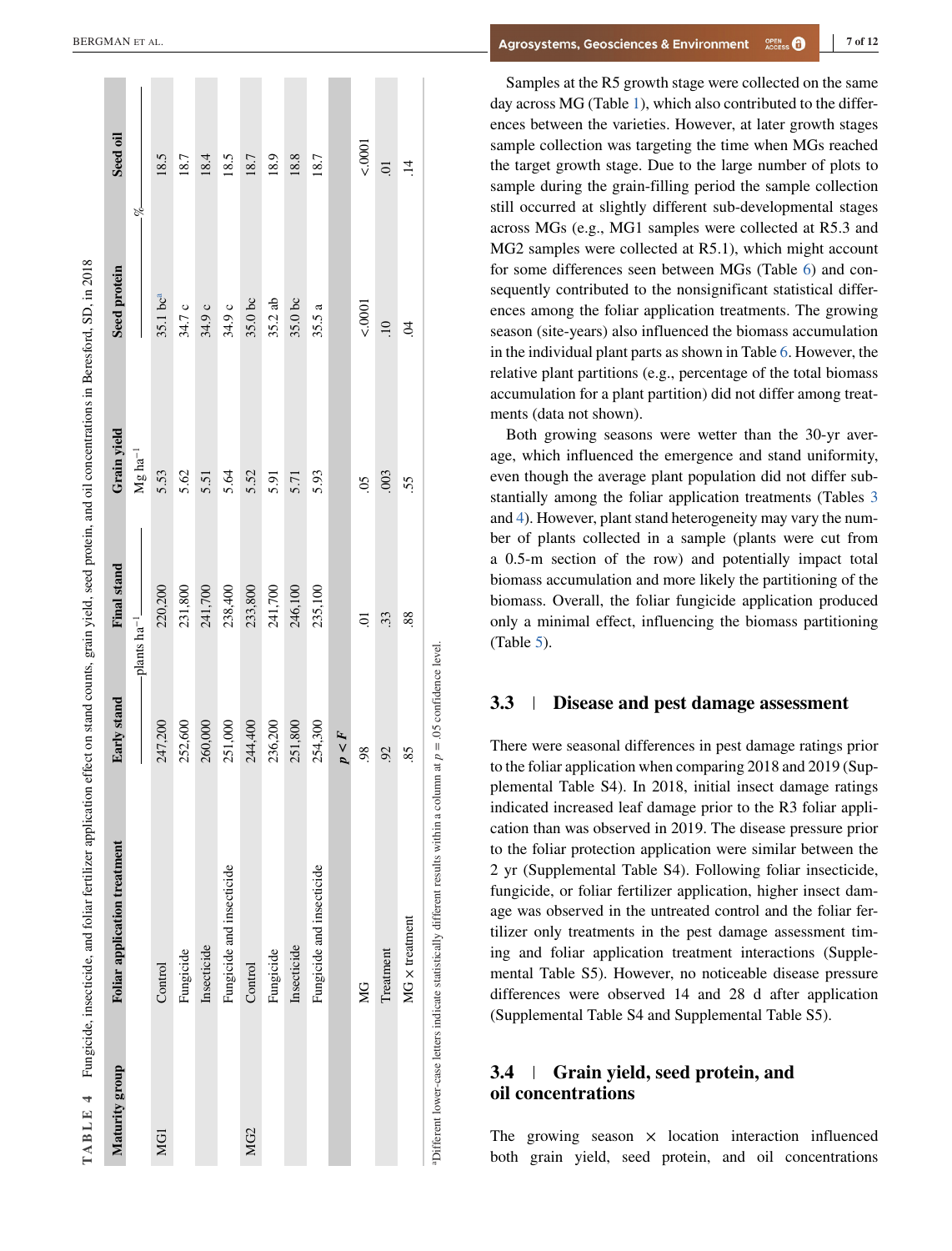<span id="page-8-0"></span>

**FIGURE 1** Fungicide, insecticide, and foliar fertilizer application effects on R5, R6, and R7 biomass accumulation and partitioning in eastern South Dakota in 2018 and 2019

(Supplemental Table S2). However, only grain yield and seed oil concentration differed due to the varieties, and to the year  $\times$ location  $\times$  MG interaction (Supplemental Table S2). The foliar application treatments alone did not lead to yield, seed protein, or oil concentration differences averaged across growing season, locations, and varieties (Supplemental Table S2). Data on yield, seed protein, and oil concentrations are shown in Tables [3](#page-6-0) and [4.](#page-7-0) The MG2 variety out-yielded the MG1 variety by about 0.45 Mg ha<sup>-1</sup> averaged across the foliar application treatments and site-years (Table [3\)](#page-6-0). Seed oil concentration was also numerically higher with fungicide and insecticide treatment compared with the other foliar application treatments averaged across the MGs and site-years. At Brookings, the MG1 variety had approximately from 0.4 to 0.8% higher seed protein concentration than the other MGs in

the location  $\times$  MG interaction, whereas all other MG varieties in Brookings and SERF had approximately 0.4% higher grain oil concentration (Table [7\)](#page-11-0).

The highest yield was achieved in 2018 at the Brookings site with the MG2 variety compared with all the other treatments in the year  $\times$  location  $\times$  MG interaction (Table [7\)](#page-11-0). Seed protein concentration was the highest in the MG1 variety at Brookings across the foliar treatment applications and for the seed oil concentration was the opposite, with the MG1 variety at the Brookings site being the lowest (Table [7\)](#page-11-0). At the Brookings sites the MGs differed both in seed protein and oil concentrations, whereas at the SERF site the MGs had similar seed composition.

The SERF site in 2018 that was analyzed separately (Table [4\)](#page-7-0); the fungicide only and the fungicide and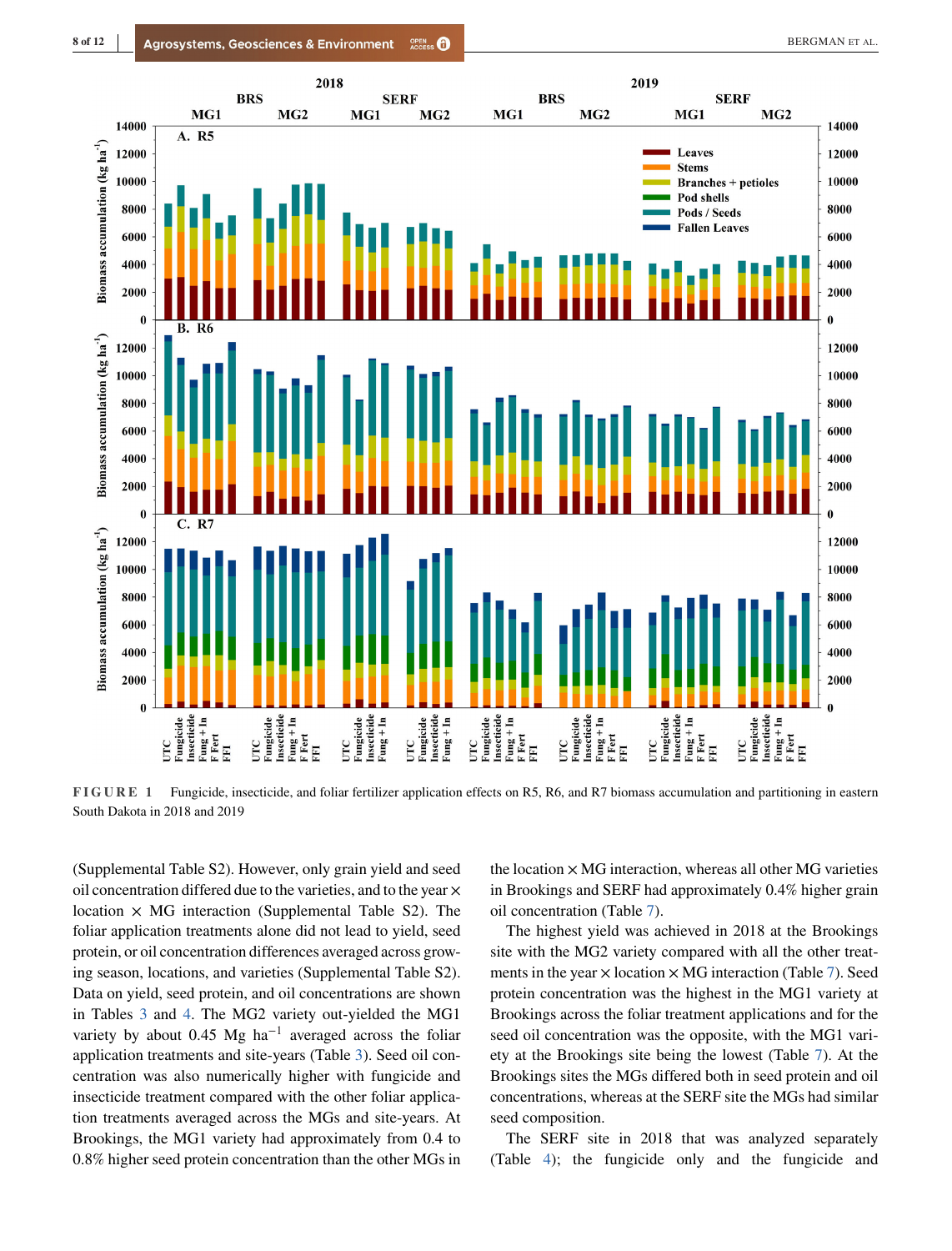<span id="page-9-0"></span>

| <b>Foliar</b> treatments                                                                                                                                                                                                                                                                                                                                                                  | Leaves                  | Main stem | <b>Branches</b> + petioles | Pods; seeds/pod shells | <b>Total biomass</b> |
|-------------------------------------------------------------------------------------------------------------------------------------------------------------------------------------------------------------------------------------------------------------------------------------------------------------------------------------------------------------------------------------------|-------------------------|-----------|----------------------------|------------------------|----------------------|
|                                                                                                                                                                                                                                                                                                                                                                                           |                         |           | $\log$ ha <sup>-1</sup>    |                        |                      |
|                                                                                                                                                                                                                                                                                                                                                                                           |                         |           | R5                         |                        |                      |
| Control                                                                                                                                                                                                                                                                                                                                                                                   | 2,051                   | 1,606     | 1,343                      | 2,047                  | 7,047                |
| Fungicide                                                                                                                                                                                                                                                                                                                                                                                 | 2,020                   | 1,444     | 1,396                      | 1,852                  | 6,712                |
| Insecticide                                                                                                                                                                                                                                                                                                                                                                               | 2,031                   | 1,477     | 1,435                      | 2,095                  | 7,038                |
| Fungicide and insecticide                                                                                                                                                                                                                                                                                                                                                                 | 2,045                   | 1,528     | 1,387                      | 2,156                  | 7,116                |
| Foliar fertilizer                                                                                                                                                                                                                                                                                                                                                                         | 1,963                   | 1,331     | 1,352                      | 1,678                  | 6,324                |
| E                                                                                                                                                                                                                                                                                                                                                                                         | 1,969                   | 1,519     | 1,237                      | 1,770                  | 6,495                |
|                                                                                                                                                                                                                                                                                                                                                                                           |                         |           | R6                         |                        |                      |
| Control                                                                                                                                                                                                                                                                                                                                                                                   | 1,657ab <sup>a</sup>    | 1,697     | 1254                       | 4,287                  | 8,895                |
| Fungicide                                                                                                                                                                                                                                                                                                                                                                                 | 1,629ab                 | 1,519     | 1180                       | 3,895                  | 8,223                |
| Insecticide                                                                                                                                                                                                                                                                                                                                                                               | 1,606ab                 | 1,642     | 1213                       | 4,123                  | 8,584                |
| Fungicide and insecticide                                                                                                                                                                                                                                                                                                                                                                 | 1,654ab                 | 1,642     | 1241                       | 4,192                  | 8,729                |
| Foliar fertilizer                                                                                                                                                                                                                                                                                                                                                                         | 1,482b                  | 1,506     | 1123                       | 3,876                  | 7,987                |
| EFI                                                                                                                                                                                                                                                                                                                                                                                       | 1,720a                  | 1,797     | 1248                       | 4,258                  | 9,023                |
|                                                                                                                                                                                                                                                                                                                                                                                           |                         |           | R7                         |                        |                      |
| Control                                                                                                                                                                                                                                                                                                                                                                                   | 206b                    | 1,192     | 694b                       | 4,431b                 | 6,523                |
| Fungicide                                                                                                                                                                                                                                                                                                                                                                                 | 348a                    | 1,236     | 800                        | 4,737ab                | 7,121                |
| Insecticide                                                                                                                                                                                                                                                                                                                                                                               | 203 <sub>b</sub>        | 1,333     | 717                        | 4,737ab                | 6,990                |
| Fungicide and insecticide                                                                                                                                                                                                                                                                                                                                                                 | 284ab                   | 1,237     | 715                        | 5,026a                 | 7,262                |
| Foliar fertilizer                                                                                                                                                                                                                                                                                                                                                                         | 215b                    | 1,297     | 645                        | 4,916ab                | 7,073                |
| EFI                                                                                                                                                                                                                                                                                                                                                                                       | 325a                    | 1,258     | 714                        | 4,500b                 | 6,797                |
| Note. FFI, combination of foliar fertilizer, fungicides, and insecticide application; R5, beginning seed fill; R6, seed fill; R7, beginning maturity,<br>$\text{Pbfferent lower-case letters indicate statistically different results within a column at } p = .05 \text{ confidence level}$<br><sup>b</sup> Branches and petiole fractions at R7 growth stage contained mainly branches, | as petioles have fallen |           |                            |                        |                      |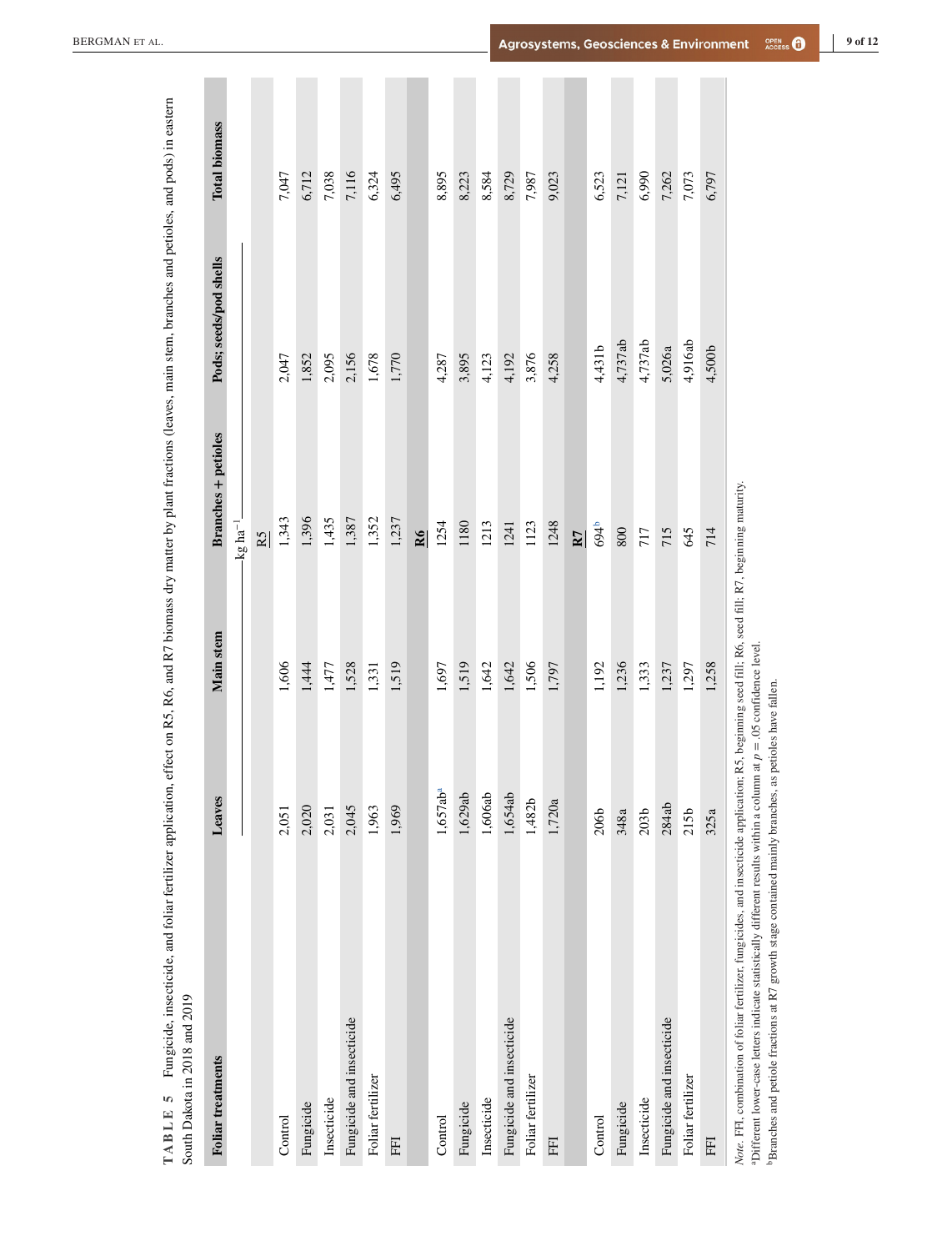<span id="page-10-0"></span>

| MG1<br>ЮG       | Location         | eaves<br>┙             | <b>Stems</b>      | <b>Branches</b> | Pods; seeds/pod shells | Total   |
|-----------------|------------------|------------------------|-------------------|-----------------|------------------------|---------|
|                 |                  |                        | Growth stage R5   |                 |                        |         |
|                 |                  |                        |                   |                 |                        |         |
|                 |                  | 1,935b <sup>a</sup>    | 1,534a            | 1,306b          | 1,606a                 | 6,382b  |
| MG <sub>2</sub> |                  | 030a<br>$\tilde{c}$    | 1,529b            | 1,510a          | 1,599b                 | 6,669a  |
| Year x location |                  |                        |                   |                 |                        |         |
| 2018            | Brookings        | 60За<br>$\tilde{\sim}$ | 2,484a            | 1,727a          | 1,784b                 | 8,598a  |
| 2019            | <b>Brookings</b> | 1,597b                 | 1,196b            | 1,192b          | 5,057a                 | 4,756b  |
|                 | <b>SERF</b>      | 1,562b                 | 847b              | 1,040b          | 789b                   | 4,239b  |
|                 |                  |                        | Growth stage R6   |                 |                        |         |
| MG              |                  |                        |                   |                 |                        |         |
| MG1             |                  | 1,842a                 | 1,820a            | 1,435b          | 4,065a                 | 9,471a  |
| MG <sub>2</sub> |                  | 1,797b                 | $1,690\mathrm{b}$ | 1,470a          | 4,012b                 | 9,348b  |
| Year x location |                  |                        |                   |                 |                        |         |
| 2018            | <b>Brookings</b> | 2,244a                 | 3,020a            | 1,785a          | 5,057a                 | 12,601a |
| 2019            | <b>Brookings</b> | 1,530b                 | 1,282b            | 1,259b          | 3,287b                 | 7,656b  |
|                 | <b>SERF</b>      | 1,549b                 | 940b              | 1,138b          | 3,157b                 | 7,072b  |
|                 |                  |                        | Growth stage R7   |                 |                        |         |
| МG              |                  |                        |                   |                 |                        |         |
| MG <sub>1</sub> |                  | 297b                   | 1,536a            | 750b            | 3,521b/1,653b          | 8,540b  |
| MG <sub>2</sub> |                  | 328a                   | 1,453b            | 827a            | 3,635a/1,725a          | 8,696a  |
| Year x location |                  |                        |                   |                 |                        |         |
| 2018            | Brookings        | 458a                   | 2,331a            | 848a            | 2,169b/792b            | 7,813b  |
| 2019            | <b>Brookings</b> | 126c                   | 1,021b            | 632b            | 2,945b/2,311a          | 7,587b  |
|                 | <b>SERF</b>      | 97<br>$\overline{31}$  | 962b              | 652b            | 4,354a/1,760a          | 8,024a  |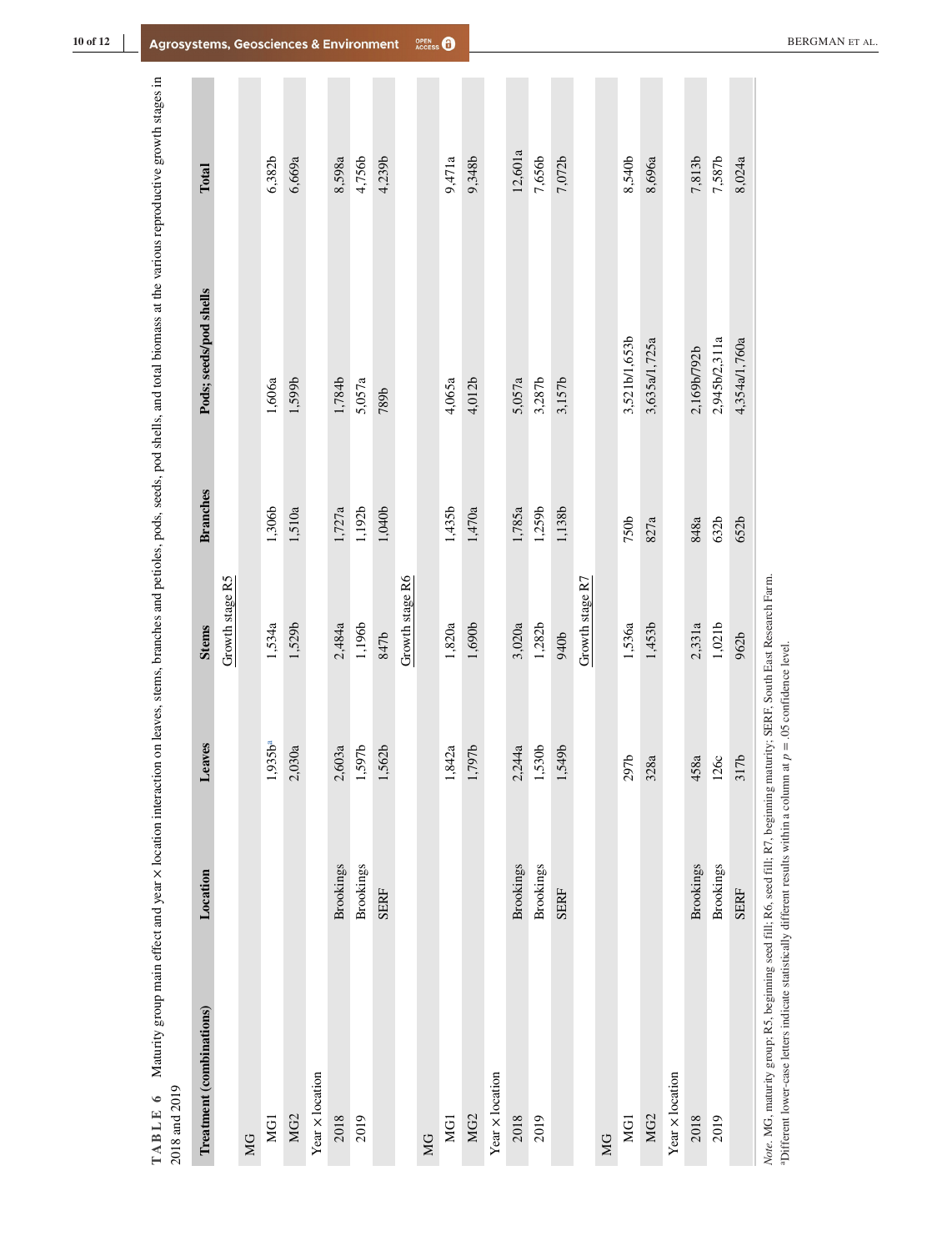| <b>Year/location</b>               | <b>Maturity group</b> | <b>Grain yield</b>    | Seed protein conc. | Seed oil conc. |
|------------------------------------|-----------------------|-----------------------|--------------------|----------------|
|                                    |                       | $Mg$ ha <sup>-1</sup> | $\%$               |                |
| Year $\times$ Location $\times$ MG |                       |                       |                    |                |
| 2018 Brookings                     | MG1                   | 4.4b <sup>a</sup>     |                    |                |
|                                    | MG <sub>2</sub>       | 4.8a                  |                    |                |
| <b>2019 SERF</b>                   | MG1                   | 3.7c                  |                    |                |
|                                    | MG <sub>2</sub>       | 4.2 <sub>b</sub>      |                    |                |
| 2019 Brookings                     | MG1                   | 3.4d                  |                    |                |
|                                    | MG <sub>2</sub>       | 3.8c                  |                    |                |
| Location $\times$ MG               |                       |                       |                    |                |
| <b>Brookings</b>                   | MG1                   |                       | 35.7a              | 17.6b          |
|                                    | MG <sub>2</sub>       |                       | 35.3 <sub>b</sub>  | 18.1a          |
| <b>SERF</b>                        | MG1                   |                       | 34.5c              | 18.0a          |
|                                    | MG <sub>2</sub>       |                       | 34.9bc             | 18.1a          |

<span id="page-11-0"></span>**TABLE 7** Year  $\times$  location  $\times$  maturity group (MG) interaction effect on grain yield, and location  $\times$  MG interaction effect on seed protein and oil concentrations in 2018 and 2019 near Brookings, SD, and Beresford, SD (SERF)

*Note*. MG, maturity group; SERF, South East Research Farm.

<sup>a</sup>Different lower-case letters indicate statistically different results within a column at  $p = .05$  confidence level.

insecticide combination out-yielded the untreated control plots (5.76, 5.78, and 5.51 Mg ha<sup>-1</sup>, respectively) averaged across the MGs (Table [4\)](#page-7-0). The MG2 variety produced higher yield, seed protein, and oil concentrations compared with the MG1 variety (Table [4\)](#page-7-0).

Rotundo and Westgate [\(2009\)](#page-12-0) found protein increases with drought stress during seed fill. None of our site-years had this type of water stress; the Brookings site in 2018 had the lowest amounts of precipitation during seed fill for the two growing seasons and also with higher levels of protein concentration than in 2019. At SERF in 2018, the trial had large amount of rainfall during seed fill and slightly warmer than normal weather throughout the season and ended up having the highest yield and protein concentration in this study.

The location effect on yield is related to environmental factors such as the higher early season precipitation and warmer temperatures (Naeve & Huerd, [2008\)](#page-12-0) during the growing season similar to our SERF site. Previous research also found that fungicide applications did not improve yield in the absence of disease pressure (Swoboda & Pedersen, [2009\)](#page-12-0). However, other research indicates a profitable response even without disease pressure (Orlowski et al., [2016\)](#page-12-0), due to what is usually termed a *physiological effect*. In addition, Bandara et al. [\(2020\)](#page-12-0) recently reported that farmers in low-yielding regions use fungicide with the goal of increasing yields, but without truly knowing or formally assessing the true effect. Our study did not show yield or protein response to the foliar fungicide, insecticide, or fertilizer applications in the absence of soybean stressors during the two growing seasons except for yield at the SERF site in 2018. Moreover, spraying fungicide and insecticide below the pest economical thresholds (e.g., not following the integrated pest management approach) increase

input costs while reducing profitability, and may lead to resistance problems.

Further investigation in fields that have pest or disease presence would be important to find out if these foliar applications would benefit yield and seed composition more consistently. South Dakota has a problem with white mold in soybean. However, the R3 application timing was too late to prevent white mold infection, but the seed-filling period was the main focus of this study. Future studies could address the effect of different fungicide or insecticide application timings on seed quality and disease development and their interaction.

### **4 CONCLUSION**

The current study showed that foliar fungicide, insecticide, or fertilizer applications (or the combination of these treatments) at the beginning of the grain-fill period generally did not impact yield or seed protein except in one of four site-years. The lack of response to foliar fungicide, pesticide, and fertilizer application was attributed to low insect and disease pressure and adequate soil nutrient supply. Even though fungicide application, alone or in combination with other treatments, showed somewhat delayed leaf senescence, it did not affect overall biomass accumulation and partitioning or grain yield. Our results indicate no benefit to these foliar treatments at the beginning of pod setting (R3 growth stage) in the absence of disease, pest, or nutrient stress. Application of the fungicide, insecticide, or foliar fertilizer products without yield response will also lower profitability. Maturity group, and site-year interactions did influence seed protein and oil concentrations, which also highlights the importance of